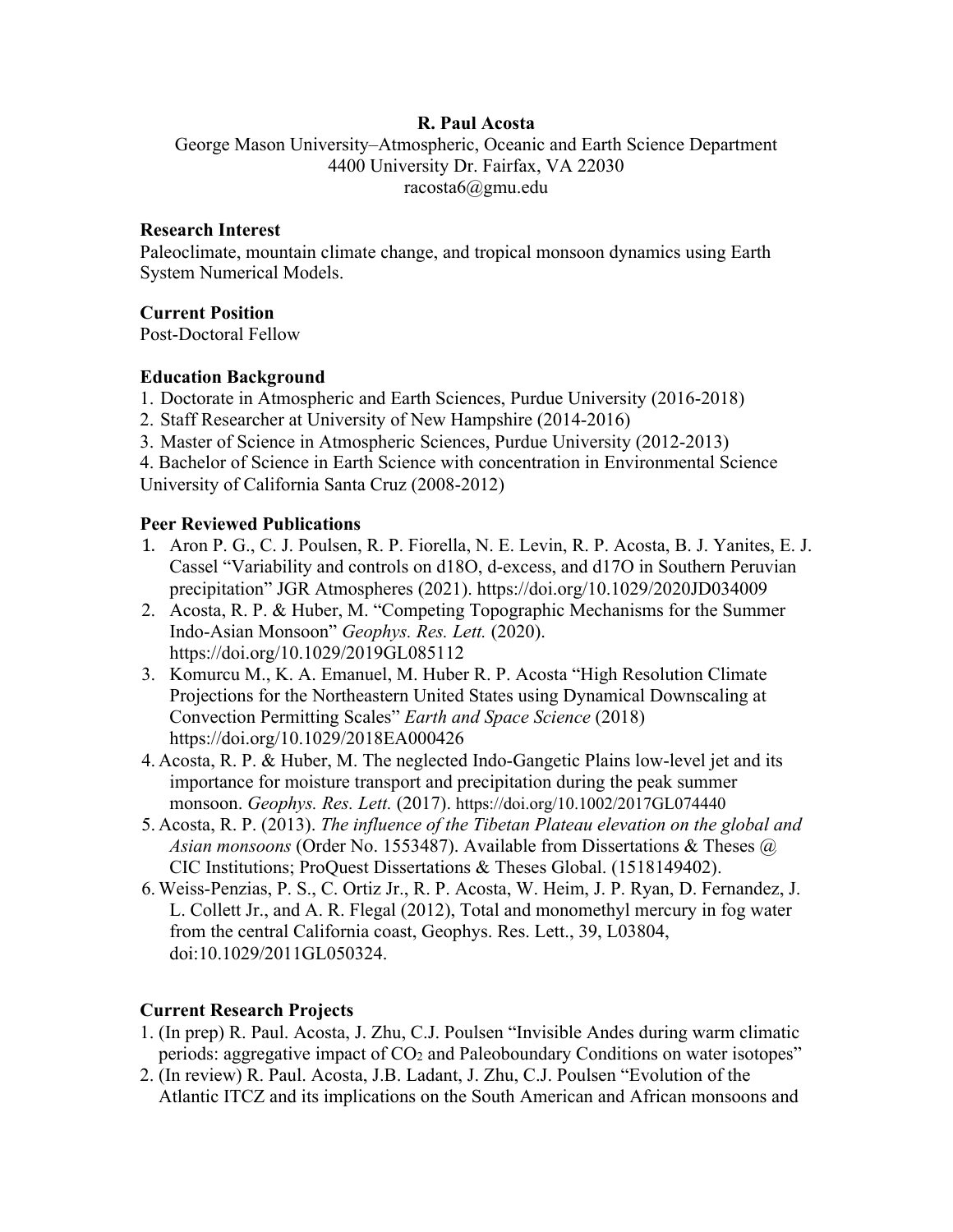rainforests"

- 3. (In review) R. Paul. Acosta. M. Huber Evaluating paleoenthalpy as a measure of paleotopography using climate models
- 4. (In review) D. Gaskell, M. Huber, C. O'Brien, G. N. Inglis, R. P. Acosta, C. J. Poulsen "A 95-myr continuous record of sea-surface temperatures and polar amplification from planktonic foraminiferal  $\delta^{18}O$ "

### **Awards**

- 1. Postdoctoral Fellowship at University of Michigan (2019-2021)
- 2. NCAR Campaign Storage Resource Allocation (150 TB computing space) (2019)
- 3. Purdue EAPS Outstanding Atmospheric Graduate Student (2018)
- 4. Purdue EAPS Outstanding Graduate Student Poster Presentation Award (2018)
- 5. Purdue Climate Change Research Center Conference Travel Grant (Nov 2016-17)
- 6. NCAR ASP Summer Program NSF funded (June 2017)
- 7. Purdue, EAPS Graduate Student Oral Presentation Award (2017)
- 8. University of Chicago, Rossbypalooza NSF travel grant (July 2016)
- 9. University of New Hampshire NRESS Student Science Award (Feb 2016)
- 10. University of New Hampshire NRESS Department Travel Grant (Dec 2015)
- 11. EPSCoR NSF Student Scholarship (January 2014 August 2016)
- 12. Purdue Graduate Student Government Travel Grant (Dec 2013)
- 13. NCAR CESM summer tutorial travel scholarship (July 2013)
- 14. Purdue Doctoral Ross Fellowship (2012-2013)
- 15. Friends of Long Marine Lab Student Research and Education Award (2011-2012)
- 16. Senior Thesis: Total mercury concentration in sediment from continental shelf of central California

#### **Journal Reviewer**

- 1. American Geophysical Union: Geophysical Research Letters, Journal of Geophysical Research Atmospheres, and Paleoceanography & Paleoclimatology
- 2. Geosociety: Geology
- 3. Elsevier: Earth and Planetary Research Letters
- 4. Geoscientific Model Development

#### **Presentations**

- 1. Acosta R. P. "The Role of Tectonics and Paleogeography on Monsoon systems" invited talk at LSCE, Paris France 2021
- 2. Acosta R. P., Poulsen C. and Zhu J. "Paleoclimate simulation of South America during the middle Miocene and early Eocene" Oral Presentation, AGU Fall 2020
- 3. Acosta R. P., Poulsen C. "Andean Orogeny through the Cenozoic" AGU Fall 2019
- 4. Acosta R. P. "Rising to the Heavens", Purdue EAPS 591 graduate course "Southeast Asia Tectonics: Puzzles, Monsoons and Oil" Guest lecture 2018
- 5. Acosta R. P. Huber M Regional Climate Influence of the Himalayan Tibetan Plateau on the Indo-Asian Monsoon, Oral Presentation, AGU Fall 2017
- 6. Acosta R. P. Huber M. Topographic controls on the Indo-Asian monsoon, paleoclimate meeting Oral Presentation, CBEP Sep 2017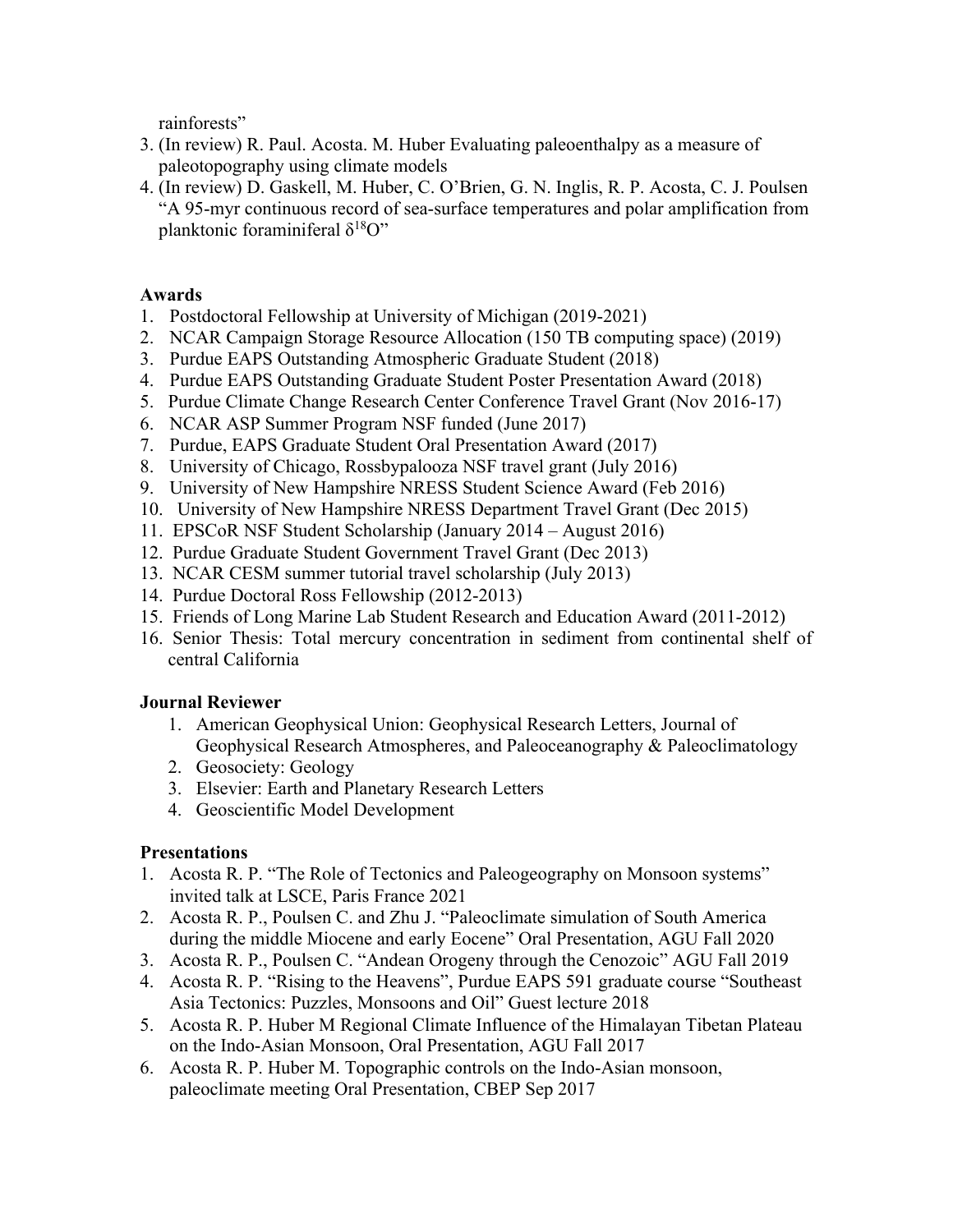- 7. Acosta R. P. Huber M. The Southeast Moisture Transport Across the Indo-Gangetic Plain during Peak Monsoon Season Presented at American Geophysical Union fall science meeting (Dec 2016)
- 8. Acosta R. P., Huber M. "An over estimation of topographic diabatic heating and precipitation in NCAR CAM simulations during the Indo-Asian monsoon season" Presented at AGU fall science meeting (Dec 2015)
- 9. Acosta R P., Huber M. "The Indo-Asian monsoon with high-resolution CAM model" Presented at New England EPSCoR meeting (March 2015) and University of New Hampshire, graduate research conference Oral Presentation April 2015
- 10. Acosta R. P., Huber M. "Are model-data differences in the Indo-Asian monsoon due to model or data biases?" Presented at American Geophysical Union fall science meeting (December 2014)
- 11. Muge Komurcu, R. Paul Acosta, Jonathan Buzan, Matthew Huber "Dynamically Downscaling and Model Calibration for Simulating Regional Climate Change in New Hampshire." Presented at American Geophysical Union fall science meeting (Dec 2014)
- 12. Acosta R.P., Goldner A., Herold, N., Huber M. "Does the Tibetan Plateau influence the upwelling system of the Arabian Sea and Bay of Bengal?" Presented at American Geophysical Union ocean sciences meeting (2014)
- 13. Acosta R.P., Goldner A., Herold, N., Huber M. "Is the Tibetan Plateau important for the global monsoon?" Presented at American Geophysical Union fall meeting (2013)
- 14. R. Paul Acosta, Peter Scott Weiss-Penzias, Victoria Bauer, John Phillip Ryan, Arthur Russell Flegal. "Total mercury concentration in sediment from the continental shelf of central California" Presented at American Geophysical Union 2012, and Purdue GIS day

# **Summer Programs**

- 1. MioMeet, Stockholm University (June 2019)
- 2. NCAR ASP summer colloquium (June 2017)
- 3. University of Chicago climate and statistics workshop, Rossbypalooza (July 2016)
- 4. NCAR Community Earth System Model winter modeling meeting (Feb 2016)
- 5. Yale, Synoptic-Scale and Intraseasonal Variability in Monsoons (Apr 2015)
- 6. Mountains and High Plateaus University of Michigan Summer school (Aug 2015)
- 7. USGS COAWST Modeling System Training (Aug 2014)
- 8. NCAR Weather Research Forecasting, Regional Climate summer tutorial (Jul 2014)
- 9. NCAR Weather Research Forecasting summer tutorial (Jul 2014)
- 10. NCAR Community Earth System Model summer tutorial (Jun 2013)
- 11. Urbino Paleoclimate school (Jul 2012)

# **Masters Research Projects**

1. Climatic impact of Himalayan-Tibetan Mountains on the Asian Monsoons using NCAR CAM4 GCM

# **Undergraduate Research Projects** (December 2010-June 2012)

- 1. Measurement of total, monomethyl mercury and ions in the fog and rain at Santa Cruz CA
- 2. Measurement of total mercury speciation in ocean sediment at Santa Cruz, CA